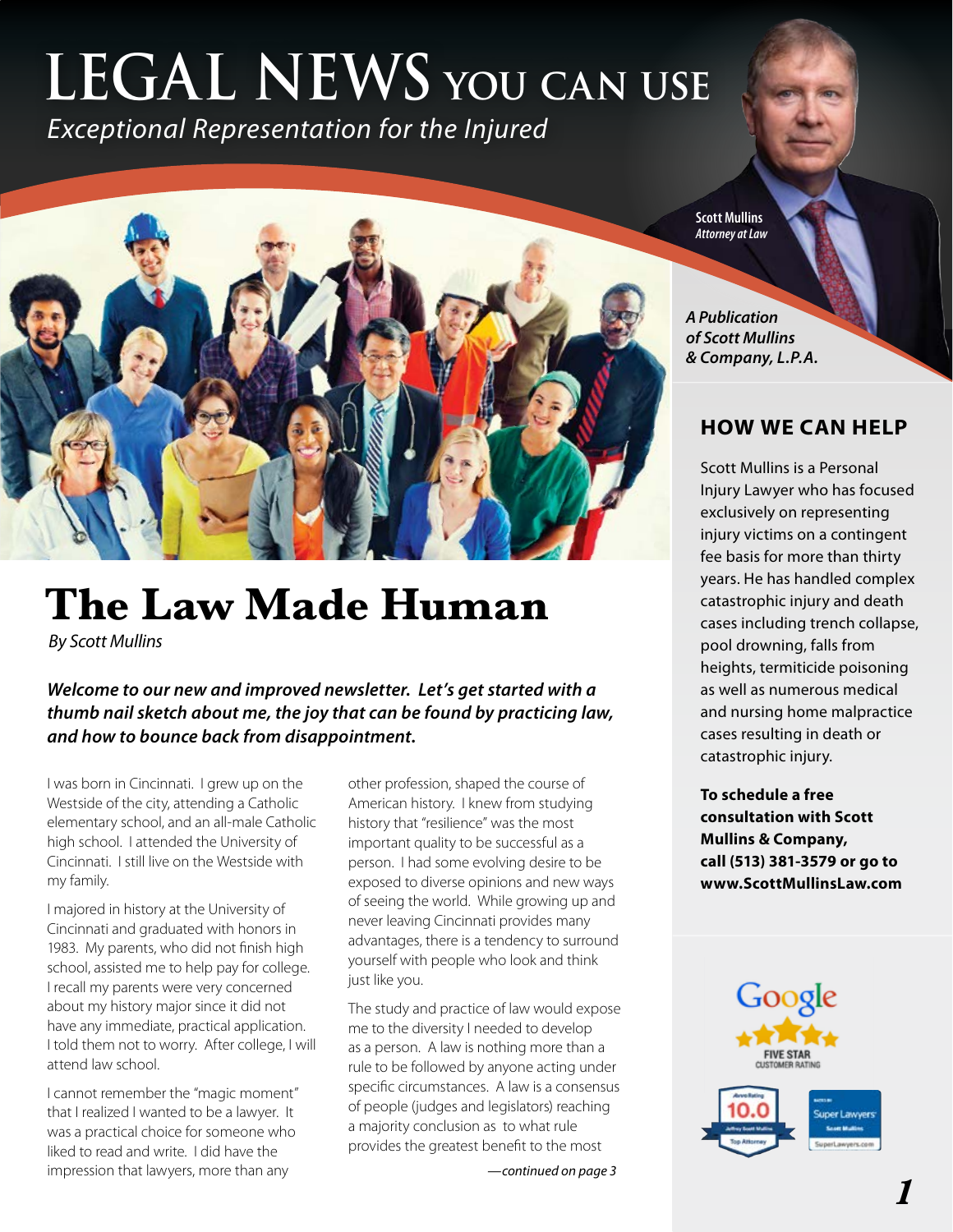## 10 THINGS **You Should Do When Involved in an** Automobile Collision

- 1 **Make sure all parties are okay. If not, you should call 911.** Even if you do not believe the injuries are severe, it is important to seek medical treatment to have your injuries documented in the event an accident claim is filed later.
- 2 **Take pictures of damage to vehicle.** Almost everyone carries a cell phone these days so there is no reason not to take photographs at the scene of the damage to the vehicles. The photographs will be evidence in the future if there is a dispute regarding the severity of the impact.
- 3 **Make sure a police report is made.** This is important if an accident claim is made in the future. The report should be made available by the responding department a few days following the automobile collision.
- 4 **Talk to any witnesses at the scene and obtain their contact information.** Do not assume the police officer will obtain the witness' information.
- 5 **Call your insurance company** to inform them of the accident.
- 6 **Do not give a statement to the other party's insurance company.** Typically the insurance adjuster will ask that you give a recorded interview. The recorded statement can be used against you in the future so you should contact Scott Mullins & Company before talking to the other party's insurance company.
- 7 **Consult with an experienced injury attorney before you sign any medical authorizations** allowing the insurance company to obtain your medical records.
- 8 **Keep a diary of events** surrounding the accident such as how you feel and note if you missed work due to your injuries.
- 9 **You should keep copies of all prescriptions receipts, hospital discharge instructions, doctor's notes and co-pay receipts.**
- 10 **Consult with Scott Mullins & Company before you settle your claim.** Insurance companies will try to get you to settle your claim early and for as little as possible. It is in your best interest to consult with a personal injury attorney to make sure you get the best settlement possible.

## **VERDICTS AND SETTLEMENTS**

### *Motorcycle/Automobile Collision – Settlement Amount \$1.2 million*

Motorcyclist sustained a severe injury to the left foot when automobile turned left at intersection striking him. Injuries included multiple comminuted fractures of the left foot, broken ankle requiring plates and screws, posterior cruciate ligament tear and meniscus tear. Client was able to return to work after multiple surgeries and seven months of physical therapy, but physician opined that accelerated arthritis of the foot will shorten his career. The insurance company offered 1.2 million two months before the start of trial.

*Insurance companies will try to get you to settle your claim early and for as little as possible. It is in your best interest to consult with a personal injury attorney to make sure you get the best settlement possible.*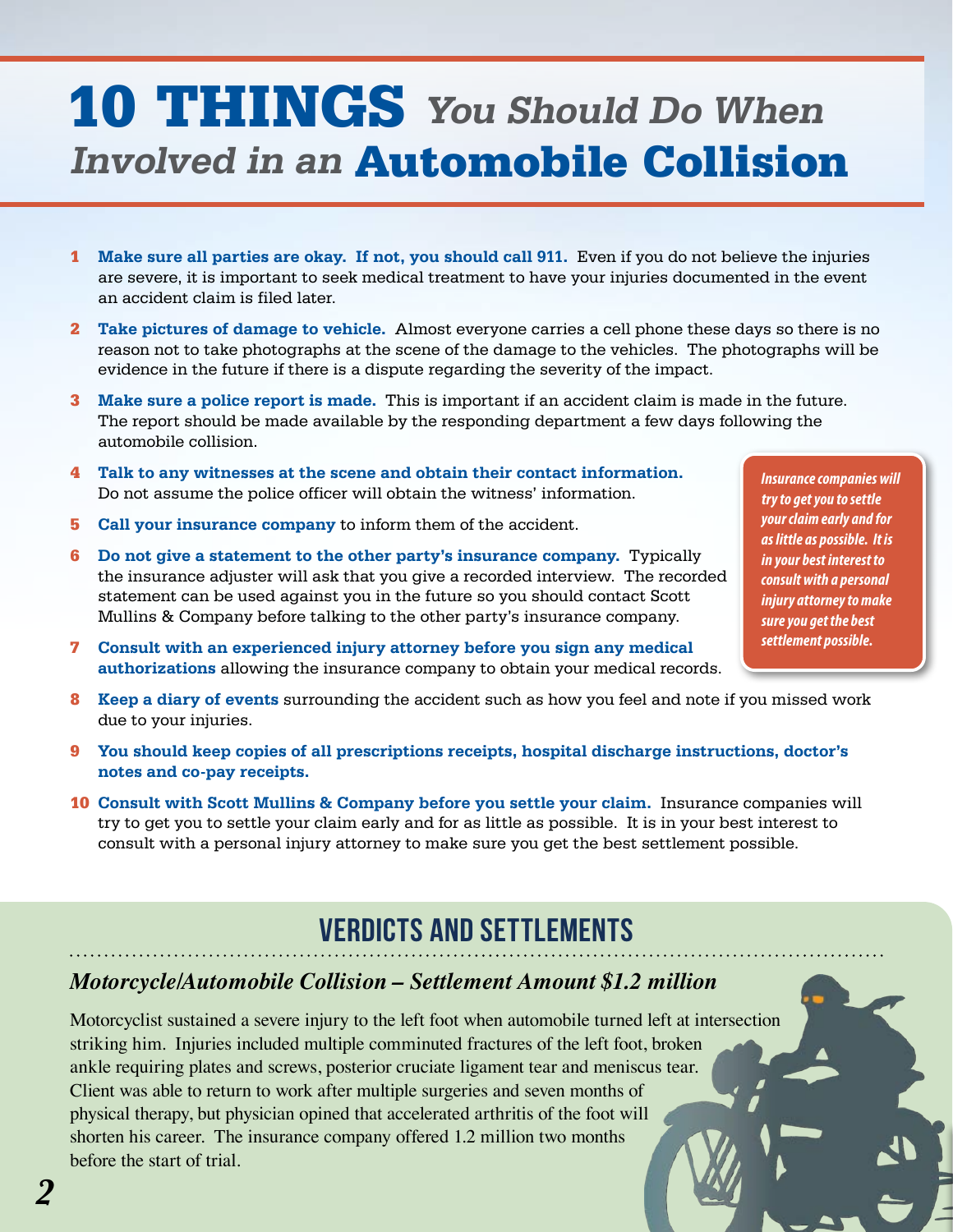INSURANCE

# **AUTO INSURANCE –**  *Are you fully covered?*

### *Even responsible drivers who believe they have good auto insurance protection may come to learn that their coverages don't fully protect them in an accident.*

**Uninsured motorist coverage** protects you when another driver who is at fault in an automobile collision has no insurance at all. It covers lost wages, medical costs and other expenses associated with your injuries.

**Underinsured motorist coverage** safeguards you if you are injured by a careless driver who has only minimal insurance. Since uninsured motorist coverage doesn't apply, the other driver's minimal liability policy may not cover all of your injuries. Your own policy may not completely cover the damages arising from your injury unless you have sufficient underinsured motorist coverage.

#### **Protect yourself and your family**

Obtain sufficient auto coverage for all family drivers. Your auto insurance agent can outline the extent to which your uninsured and underinsured motorist coverages will safeguard your family. If they are inadequate, increase this relatively inexpensive protection.

#### *—continued from page 1*

#### **The Law Made Human**

people. I did well in law school, graduating from the University of Cincinnati in 1987. I have been practicing in Ohio (both state and federal courts) ever since.

Over 34 years, I have learned countless lessons from the single parent raising children, the minority female starting her career, the middle aged female courageously fighting terminal cancer, and the elderly Korean veteran that it makes practicing law fun and gratifying. I try to get to know all my clients. Each client has a unique story to tell. When I do, I usually learn something invaluable about the human condition or the world we all share. Some of the kindest most exemplary clients, who experienced a life altering injury, exhibited traits such as resilience, humility, and forgiveness, bringing their cases to a decisive win.

It is the chance to meet diverse people who so clearly communicate their life experiences that keeps me going. I get joy from helping each of you, and I hope to continue to do so for a long time.

Have a great day today!

– Scott



## This Lawyer Is Thorough…

The attorney tells the accused, "I have some good news and some bad news."

"What's the bad news?" asks the accused.

"The bad news is, your blood is all over the crime scene, and the DNA tests prove you did it."

"What's the good news?"

"Your cholesterol is 130."

The *Legal News You Can Use* Newsletter is a publication of Scott Mullins & Company, L.P.A.. This publication is intended to educate the general public about personal injury and other issues. It is for information purposes only and is not intended to be legal advice. The information in this newsletter may be freely copied and distributed as long as the newsletter is copied in its entirety. Design by Zine (www.zinegraphics.com). Copyright 2021 by Scott Mullins & Company, L.P.A..